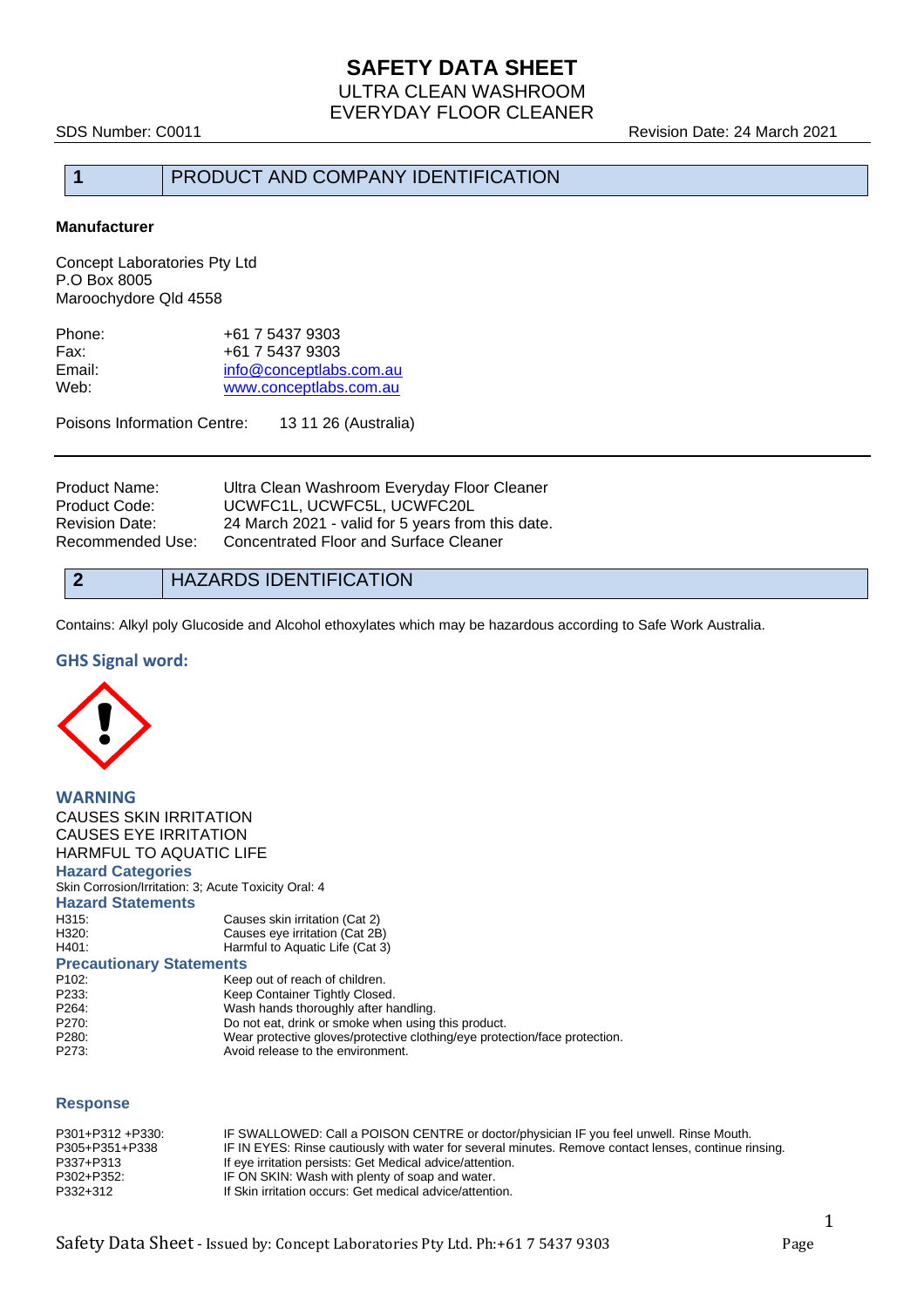# **SAFETY DATA SHEET** ULTRA CLEAN WASHROOM EVERYDAY FLOOR CLEANER

SDS Number: C0011 Revision Date: 24 March 2021

| P362:           |  |
|-----------------|--|
| <b>Storage</b>  |  |
| P403+P235:      |  |
| <b>Disposal</b> |  |
| P501:           |  |

Take off contaminated clothing and wash before reuse.

Store in a well - ventilated place. Keep cool.

Dispose of contents/containers in accordance with the local regulations. Packaging is recyclable.

## **3** COMPOSITION/INFORMATION ON INGREDIENTS

|  | Inaredients: |  |  |
|--|--------------|--|--|
|  |              |  |  |

**Ingredients:** CAS# CONC % Ethoxylated Alcohol 103818-93-5 <10% Poly Glucoside 68515-73-1 <10% Phenoxyethanol <5%<br>
Tetrasodium Glutamate Diacetate (GLDA)  $122-99-6$ <br>
51981-21-6 <5% Tetrasodium Glutamate Diacetate (GLDA) 51981-21-6 <5% 51981-21-6 <5% To 100% Excipients: To 100% **4** FIRST AID MEASURES

| <b>Inhalation:</b>      | Not normally required, if so, remove the affected victim from exposure. Keep at rest. Seek<br>medical attention.                                             |
|-------------------------|--------------------------------------------------------------------------------------------------------------------------------------------------------------|
| <b>Skin Contact:</b>    | Not normally required, if so, rinse skin or shower with water. Seek medical attention for skin irritations                                                   |
| Eye Contact:            | Immediately flush eyes with large amounts of water for at least 15 minutes, lifting<br>eyelids occasionally to facilitate irrigation. Seek medical attention |
| Ingestion:              | DO NOT induce vomiting. For advice, contact Poisons Information Centre: 13 11 26.                                                                            |
| <b>Additional info:</b> | Treat according to symptoms.                                                                                                                                 |

**5** FIRE FIGHTING MEASURES

Shut off product that may 'fuel' a fire if safe to do so. Allow trained personnel to attend a fire in progress, providing firefighters with this Material Safety Data Sheet. Prevent extinguishing media from escaping to drains and waterways.

| Extinguishing Media:<br>Hazardous | Dry powder, alcohol stable foam, carbon dioxide and water.                                                                                                                                                       |
|-----------------------------------|------------------------------------------------------------------------------------------------------------------------------------------------------------------------------------------------------------------|
| <b>Decomposition</b>              |                                                                                                                                                                                                                  |
| <b>Products:</b>                  | Toxic and/or irritating fumes, carbon monoxide (CO), aldehydes, ketones, acids<br>and carbon dioxide $(CO2)$ May be emitted.<br>Wear self-contained breathing apparatus (SCBA) and complete protective clothing. |

# **6** ACCIDENTAL RELEASE MEASURES

| Emergency        | SAA/SNZHB7                                                                                                                                                                                                                                                                                                                                                                                                                                                                                                                                                                                                      |
|------------------|-----------------------------------------------------------------------------------------------------------------------------------------------------------------------------------------------------------------------------------------------------------------------------------------------------------------------------------------------------------------------------------------------------------------------------------------------------------------------------------------------------------------------------------------------------------------------------------------------------------------|
| Procedure:       | Dangerous Goods initial emergency response quide 14.                                                                                                                                                                                                                                                                                                                                                                                                                                                                                                                                                            |
| Spills/Clean up: | This product is sold in small packages therefore the accidental release is not usually cause for concern.<br>Remove any possible ignition sources. Personal protective equipment should be worn when cleaning up<br>spills. Restrict access to area until completion of cleanup.<br>Stop leak if safe to do so. Contain spill with absorbent material, such as; towelling, sand,<br>Vermiculite or another inert material. Prevent spill entering sewers or waterways. Collect and<br>Dispose of spilled material according to local regulations. Wash away any remnants with copious<br>amounts of cold water. |

# **7** HANDLING AND STORAGE

**Handling Precautions:** Contact Concept Laboratories Pty Ltd sales representative for advice when using this Product for any other application other than outlined on the label or technical bulletin. Any non-intended or non-authorized use of this product may result in personal injury or damage to equipment. Store product in original container.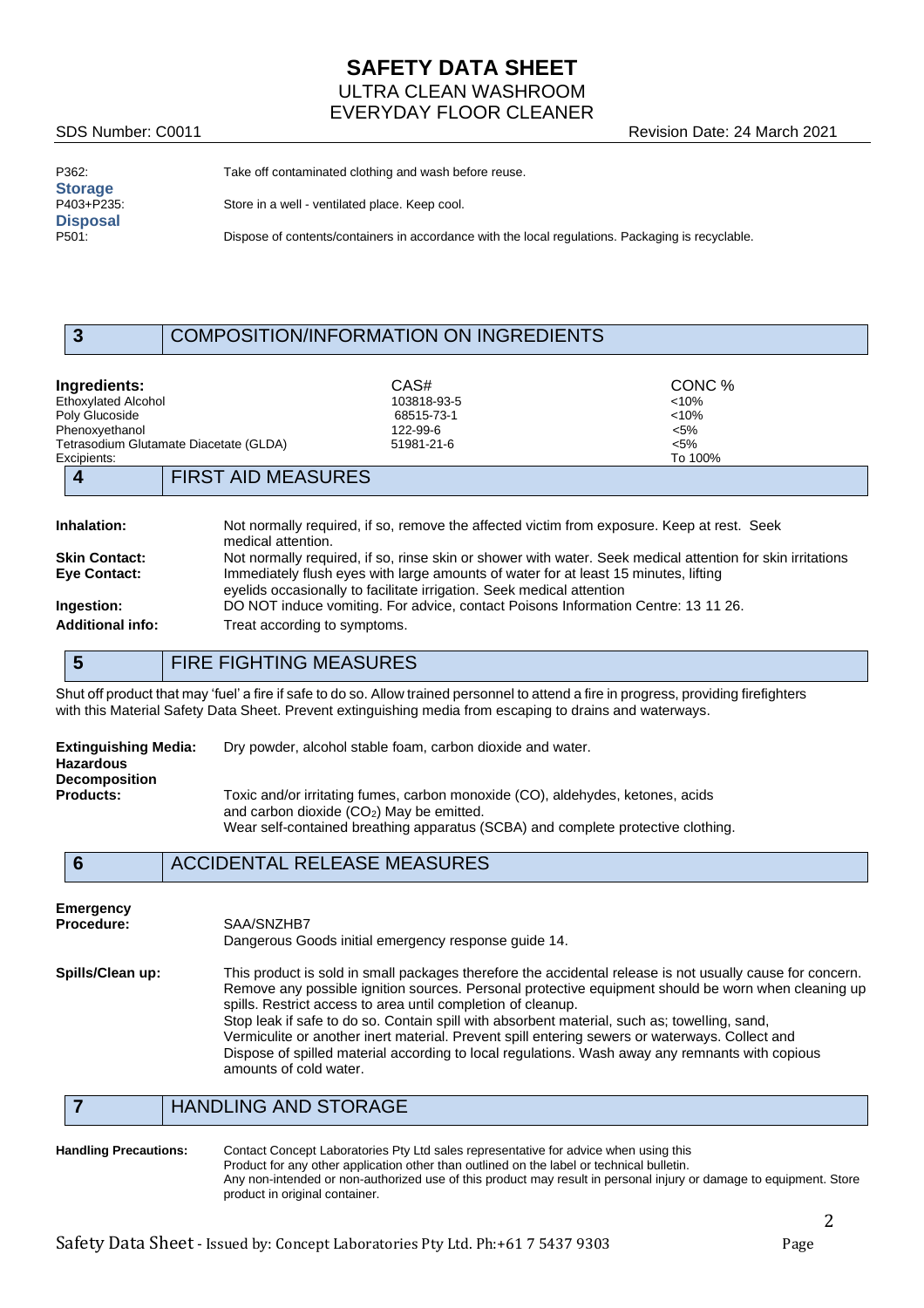# **SAFETY DATA SHEET** ULTRA CLEAN WASHROOM EVERYDAY FLOOR CLEANER

SDS Number: C0011 **SDS Number: C0011** Revision Date: 24 March 2021

| Handling & Storage      | Store in cool, dry, well-ventilated area. Store below 30 °C                               |
|-------------------------|-------------------------------------------------------------------------------------------|
|                         | Do not expose containers to open flame, incompatible materials, excessive heat, or direct |
|                         | Sunlight. Keep container tightly sealed.                                                  |
|                         | Handle with care.                                                                         |
| Incompatible materials: | Not Available                                                                             |
|                         |                                                                                           |

# **8** EXPOSURE CONTROL/PERSONAL PROTECTION

| <b>Engineering Controls:</b>             | <b>Ventilation.</b><br>Use in a well-ventilated area.                                                                                                                                                                                                                                                                                                           |
|------------------------------------------|-----------------------------------------------------------------------------------------------------------------------------------------------------------------------------------------------------------------------------------------------------------------------------------------------------------------------------------------------------------------|
| <b>Personal Protective</b><br>Equipment: | Eye/face protection- not required under normal circumstances.<br>Should a splash risk exist, safety glasses or chemical resistant goggles should<br>be worn to prevent eye contact.<br>Skin protection- not required under normal circumstances, if required use nitrile or neoprene gloves.<br>Respiratory protection- not required under normal circumstances |

# **9** PHYSICAL AND CHEMICAL PROPERTIES

**Appearance: Liquid <b>Liquid Boiling Point (◦C):** 1000 **Mater Solubility:** 1000 Miscible **Boiling Point** (◦C): 1000 Miscible **Boiling Point** (◦C):

**Physical State:** Liquid Liquid **Colour:** Colour: Colourless/slightly Yellow **Appearance:** Liquid Liquid **Colour:** Colour: Colour: Colour: Colour: 100 Water Solubility: Miscible **Misciple 10-13**<br> **pH:** 10-13 10-13 **Wiscosity:** 0-10 **pH:** 10-13 **Viscosity:** 0 – 10

# **10** STABILITY AND REACTIVITY

| <b>Chemical Stability:</b><br><b>Conditions to Avoid:</b> | Product is stable under normal ambient conditions.<br>Avoid heat, sparks, high temperatures (store below 30°C) and direct sunlight. |
|-----------------------------------------------------------|-------------------------------------------------------------------------------------------------------------------------------------|
|                                                           | Protect against physical damage.                                                                                                    |
| <b>Material to Avoid:</b>                                 | Strong oxidizing agents.                                                                                                            |
| <b>Hazardous</b>                                          |                                                                                                                                     |
| <b>Decomposition:</b>                                     | Burning can produce carbon dioxide and possible toxic chemicals such as carbon monoxide.                                            |
|                                                           | Hazardous Reactions: Oxidizing agents, mineral acids, halogenated organic compounds                                                 |

# **11** TOXICOLOGICAL INFORMATION

#### **HEALTH EFFECTS**

| Inhaled:                | Inhalation of vapours is an unlikely cause of exposure.                                                                                                                                                                                                                  |
|-------------------------|--------------------------------------------------------------------------------------------------------------------------------------------------------------------------------------------------------------------------------------------------------------------------|
| Ingestion:              | Accidental ingestion of the material may be damaging to the health of the individual.                                                                                                                                                                                    |
| <b>Skin</b><br>contact: | There is some evidence to suggest that the material may cause moderate inflammation of the skin following direct<br>contact or after a delay of some time. Repeated exposure can cause contact dermatitis which is characterized by<br>redness, swelling and blistering. |
| Eye                     | There is some evidence that material may produce eye irritation in some persons and produce eye damage 24 hours<br>or more after installation. Severe inflammation may be expected with pain.                                                                            |
| TOXICITY DATA           | No data available for product however for ingredients:<br>Poly Glucoside<br>Acute toxicity<br>Inhalation: >20 mg/L                                                                                                                                                       |